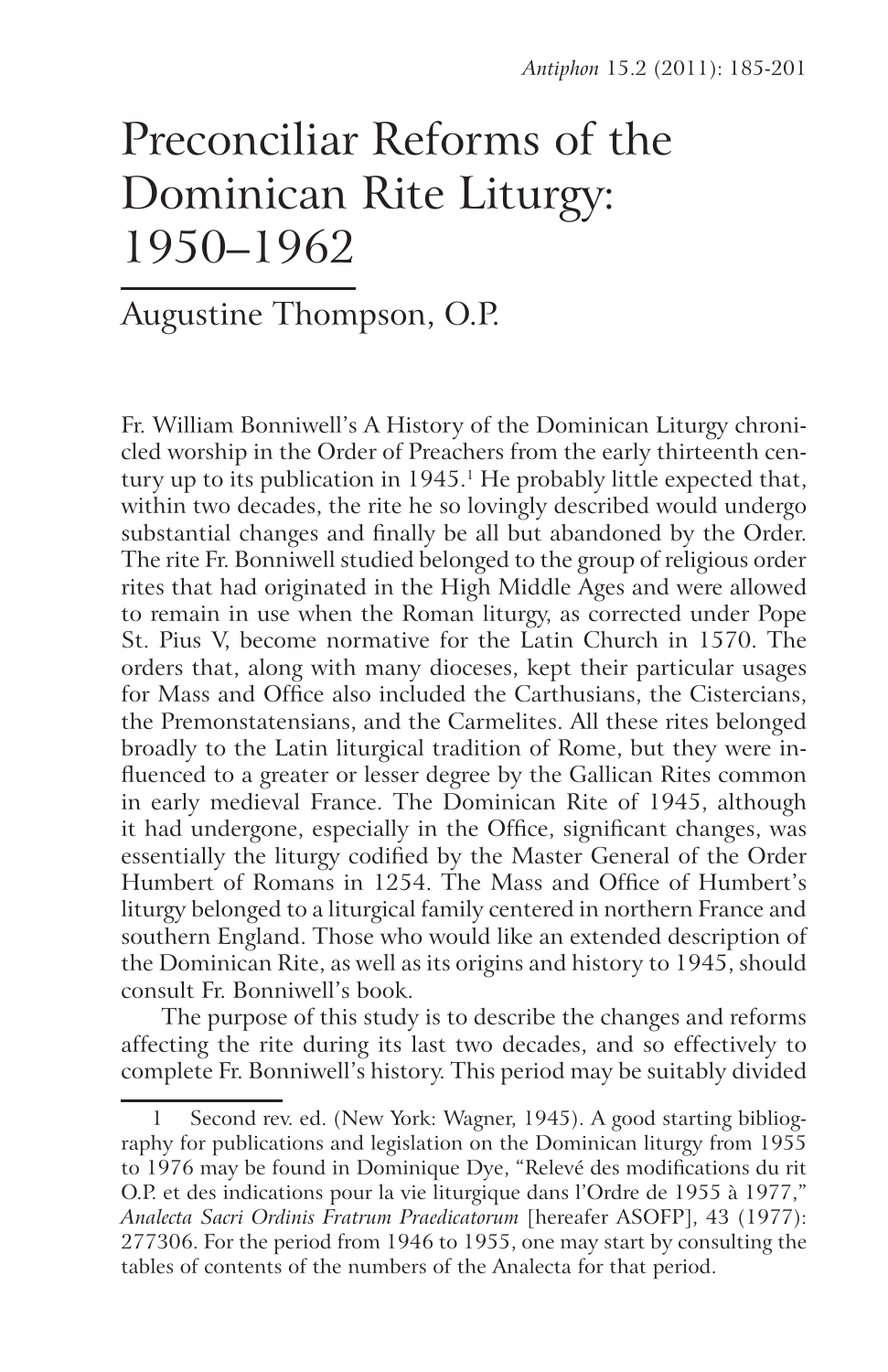into two periods, to be treated in this and a following article. The first period extends from 1950 to 1962. During that period, the rites of the Easter Vigil were modified to reflect reforms in the Roman Rite under Pope Pius XII, and a major overhaul of the calendar and its rubrics was instituted on the model of the revised Roman Missal promulgated by Pope John XXIII in 1962. In this same year the last edition of the Dominican Breviary was published, with its reforms paralleling the new Roman version. The second period, which begins with the Second Vatican Council, extends from 1962 to 1969. The last Dominican Rite Missal, long delayed, was published in 1965 and responded to the challenge of the conciliar constitution Sacrosanctum concilium. This missal and the earlier 1962 breviary underwent progressively more radical changes from the time of their publication until 1969, when the Order requested and received permission to adopt the postconciliar Roman liturgy.

Although it directly legislated little on Dominican liturgical life, the General Chapter of the Order that met at Washington D.C. in 1949 may be taken as having initiated the trajectory of liturgical development for the whole period considered, that is, the de-emphasis of monastic elements in Dominican worship and the assimilation of the Order's rites to those common in Catholic parishes using the Roman liturgy. This general chapter, coming soon after the Second World War and during a period of economic difficulty in Europe, was essentially paid for by the American province of St. Joseph, where it was held. At the request of the host provincial, Fr. T. S. McDermott, O.P., the acta of the chapter, for the first time in history, contained an extensive section on parochial ministry. This reflected the dominance of that kind of work in the United States, as distinct from Europe and other lands, where Dominicans generally did not run parishes. This, symbolically at least, declared parochial work, where active ministry took clear precedence over the monastic and contemplative life, to be fully compatible with Dominican spirituality, and the inclusion was so seen at that time<sup>2</sup>.

The first of the many liturgical changes that took place during the last twenty years of the rite, the reform of the Dominican Easter Vigil, may be taken to have begun in February 1951, when Pope Pius XII approved the experimental move of the Vigil from the morning of Holy Saturday to the evening, a permission allowed

<sup>2</sup> The section on parish work may be found in *Acta Capituli generalis diffinitorum sacri Ordinis FF. Praedicatorum Washingtonii: In conventu Immaculatae Conceptionis a die 18 ad diem 25 septembris 1949* (Rome: Curia Generalitia, 1949), nn. 12131, pp. 7375. For this reference and how it was understood, I thank Fr. Antoninus Wall, O.P.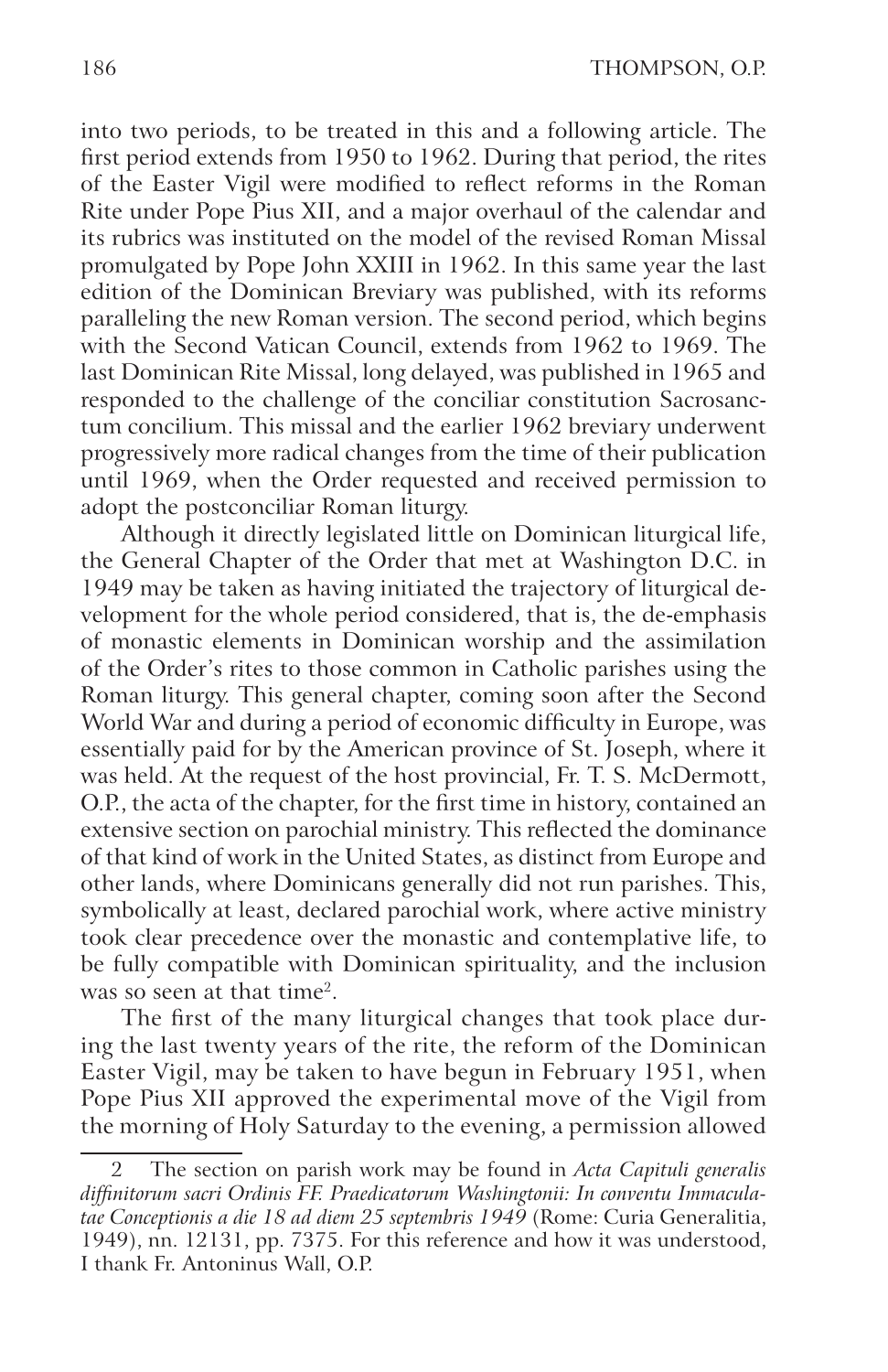# PRECONCILIAR REFORMS OF THE 187 Dominican Rite Liturgy: 1950–1962

to the Order in time for Easter 19523. This event occasioned the reprinting of the Dominican chants of the Passion<sup>4</sup>. The Dominican liturgy of the thirteenth century had celebrated the vigil in the afternoon of Holy Saturday, but by the early modern period, celebration had shifted to the morning, as had also become the case for Roman practice. The Dominican vigil of 1950 was a markedly monastic affair, in that it had no blessing of water and virtually no remnants of the patristic baptismal rites<sup>5</sup>. As medieval Dominican priories did not have pastoral cures, they also lacked baptismal fonts. The Dominican vigil was short. Unlike the Roman Rite, with its twelve readings, the Dominican followed the practice more typical of northern Europe in having only four. These were preceded by the blessing of the new fire (done before the altar) and the chanting of the Exultet. During that chant, a deacon inserted the grains of incense in the candle and lighted it at the words quam in honorem Dei rutilans ignis accendit. The four readings (Gn 12, Ex 1415, Is 4, and Is 5455) were then sung with their collects and, for the last three, their responsories.

It is interesting that when the twelve readings of the Roman liturgy were reduced to four, three of those chosen were the ones already in use in the Dominican Rite (the exception is the outofchronological order replacement of Is 5455 with Dt 13). The Litany of the Saints came next, immediately followed by the Kyrie and Gloria, which introduced the Vigil Mass proper. The medieval Dominican rite included neither the Credo nor the remaking of baptismal vows. At Communion time, a short vespers service consisting of Ps 116 [117] "Laudate" and the Magnificat, with their antiphons and the Postcommunion Collect, ended the rite.

The evening Vigil (to be celebrated after 8:00 p.m.), which was approved for optional use in the Order ad experimentum for a threeyear period, used the old Dominican texts wholesale, without even changing the vespers service<sup>6</sup>. The missing baptismal parts of the rite were to be taken from the Roman Ritual<sup>7</sup>. Still assuming the absence

Sacra Congregatio Rituum [hereafter SCR], "Decretum de solemni Vigilia paschali instauranda" (9 Feb. 1951), ASOFP, 30 (19511952): 13536. This experimental permission was renewed by the SCR on 11 Jan. 1952, also giving the order permission to adopt it: ibid., 22526.

<sup>4</sup> ASOFP, 30 (19511952): 438 (due out in 1953).

<sup>5</sup> See the service in the Dominican Missal then in use: *Missale s. Ordinis Praedicatorum* (Rome: Hospitio Magistri Ordinis, 1933), 17990.

<sup>6</sup> SCR, "De factutativa celebratione instaurata Vigiliae paschalis ad triennuium" (5 Mar. 1952), ASOFP, 30 (19511952): 22729.

<sup>7</sup> SCR, "Decretum generale quo liturgicus Hebdomadae sanctae ordo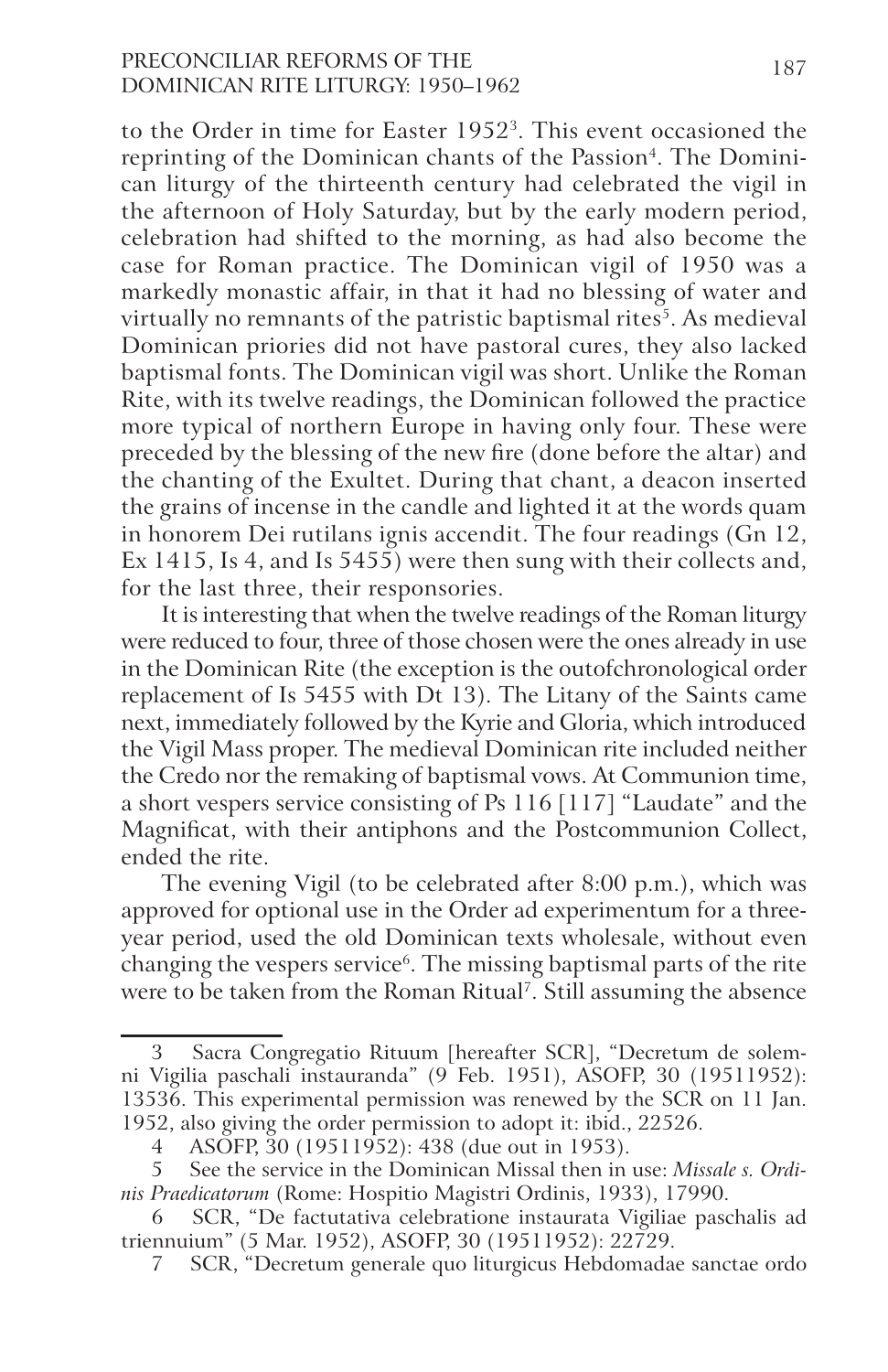of a font, the permission provided that the Easter Water was to be blessed in a holy water bucket, which might be suitably decorated. The Paschal Candle was now to be decorated, not plain white. The people and friars present also held lighted candles during the Exultet. Perhaps more important than these changes, which effectively turned the old monastic vigil into a parish affair, was provision that the ancient Pentecost Vigil might now be omitted. With this change, the last remains of the patristic practice of baptisms on Pentecost disappeared. It seems that, in some places, the old morning Easter Vigil continued to be performed in addition to the night vigil; the rescript provided that those attending both might receive communion twice on the same day.

Pius XII definitively promulgated the new rites of Holy Week in the yfall of 1955, in time for Easter of the following year<sup>8</sup>. For the Dominicans, however, the experimental period continued another year, during which the Order's revised Holy Week Rites were prepared for publication. The Master General, Fr. Michael Browne, later a cardinal, directed that decrees concerning the changes from the Congregation of Rites be printed in the Analecta, the Order's official publication, leaving local authorities to decide on how to implement the reforms in parallel to those of the Roman Holy Week rites. These reforms included, most importantly, the prohibition of anticipating matins and lauds ("tenebrae") on the evening before during the last three days of Holy Week, and the removal of the priest's obligation to recite quietly the readings chanted by the deacon, subdeacon, and lectors during the Vigil<sup>9</sup>. Even with this small simplification, the new Vigil was much more complex, and there were still no new books for it; some seem to have complained, and they were reminded that in churches without large clerical staffs they could "do as much as they could" and just omit the rest.

Finally, in time for Lent 1957, the drafts for the new Dominican Holy Week rites were approved by the Congregation of Rites. These incorporated, where they could, the older forms of the Order, added missing parts from the Roman Rite, and provided music from the Order's tradition where this was needed. This draft included another

instauratur" (16 Nov. 1955), ASOFP, 32 (19551956): 227. The Dominican experimental period was extended by an SCR decree of 15 Jan. 1955: ASOFP, 32 (19551956): 35.

<sup>8</sup> In "Maxima Redemptionis Nostrae" (16 Nov. 1955), to take effect on 25 Mar. 1956 (Palm Sunday), printed in ASOFP, 32 (19551956): 22736.

<sup>9</sup> Letter of Master General [hereafter MG] Michael Brown (1 Feb. 1957), ASOFP, 33 (195758): 32. SCR Decretum (9 Apr. 1957) finally approving Dominican drafts: ASOFP, 33 (195758): 14350.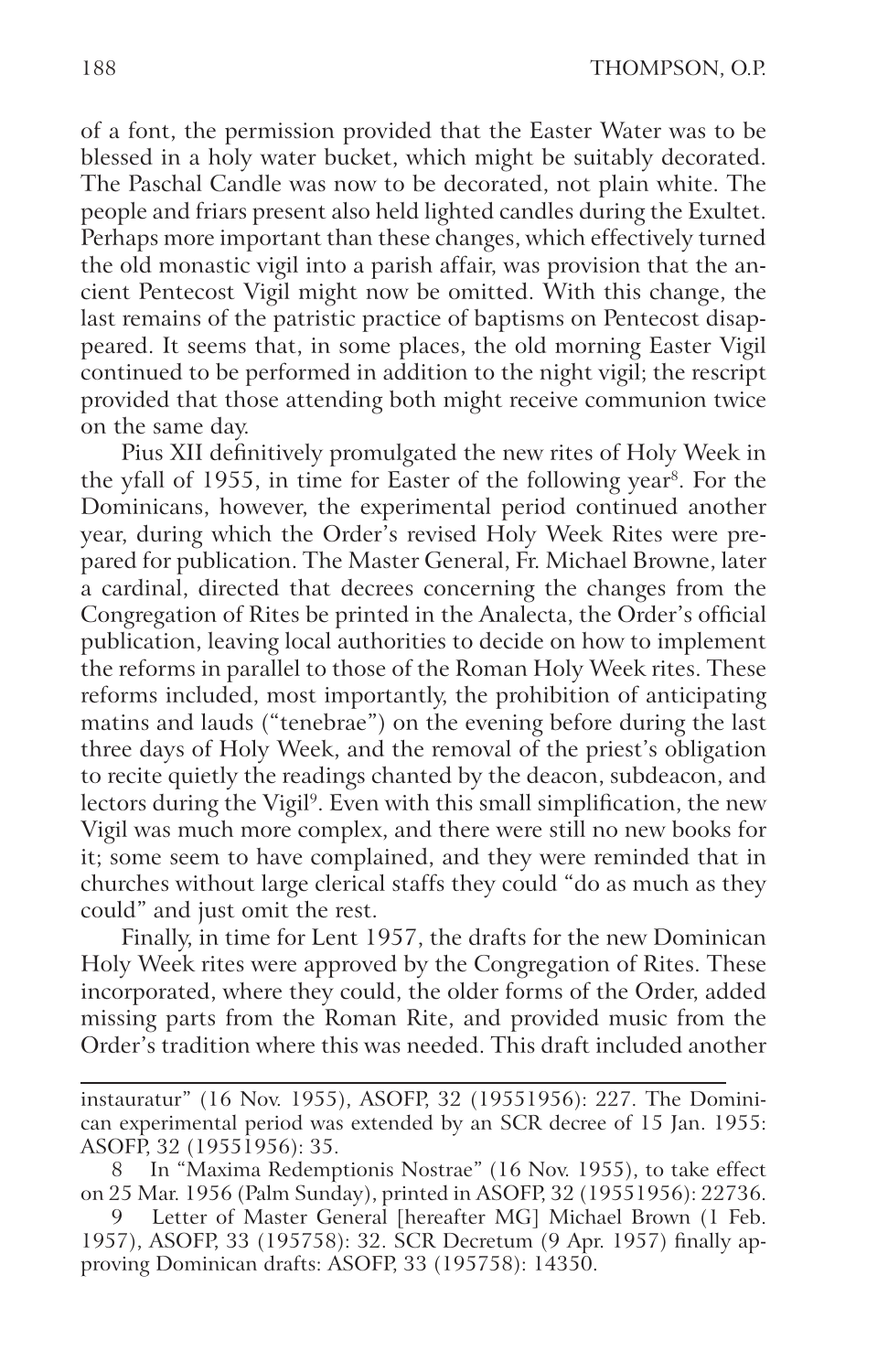# PRECONCILIAR REFORMS OF THE 189 Dominican Rite Liturgy: 1950–1962

important change, the moving of the Mass of Holy Thursday to the evening. As the provision of music was probably the most pressing need, a 35page pamphlet was ready for printing in 1956<sup>10</sup>. It would take, however, until 1960 for the Order to produce a single altar book containing the reformed Holy Week Rites<sup>11</sup>. This book changed the Communiontime vespers service to one of lauds by merely replacing the Magnificat with the Benedictus. Other than some fine tuning, the reform of Holy Week was complete<sup>12</sup>. This rite would later be incorporated, virtually verbatim, into the Missal of 196513. The only textual revision made for the 1960 publication was the removal of the word perfidis ("unbelieving") from the Good Friday prayer for the Jews and the introduction of kneeling for it (previously it was said standing). This change complied with a 1959 directive of Pope John XXIII imposing the change on the Roman Rite.

The reform, as a whole, certainly produced a liturgy that was more suitable to parochial worship, where vigil baptisms would eventually come to play an important role in the life of the faithful, but in it something of the Order's monastic heritage was lost. The moving of the offices of Holy Week to their liturgically correct times was, on the whole, a more unmixed blessing. In that case, not only did this make more sense for the sanctification of time, it restored the original rhythm of liturgy, long obscured by the late-medieval practice of anticipation.

As the Order moved to adopt the new Holy Week rituals, it also attempted to improve the execution of its worship musically and to make adaptations for missionary areas. In practice, outside of novitiates, houses of study, and some very large communities, the Divine Office was recited in a straight tone (recto tono) and said "Low Mass," without chant, predominated over Sung Mass (Missa cantata). The full Solemn High Mass, with its deacon, subdeacon, and intricate choreography was rarely celebrated. Pastoral pressures could produce rushed performance, especially at the Office. In 1953, an essay, drawing on the medieval master of the Order Humbert of Ro-

<sup>10</sup> *Cantus Gregoriani ad ordinem Hebdomadae sanctae iuxta ritum Ordinis Praedicatorum instauratum* (Rome: S. Sabina, 1959).

<sup>11</sup> *Ordo Hebdomadae sanctae iuxta ritum Ordinis Praedicatorum instauratum* (Rome: S. Sabina, 1960). Promulgated by SCR on 4 Jun. 1959 (Prot. No. 152/959).

<sup>12</sup> E.g., Use of tabernacles not bolted down for Holy Thursday reposition reprobated: ASOFP, 33 (195758); SCR permission spreading out the rites of baptism over Lent: ASOFP, 35 (19611962): 65455.

<sup>13</sup> *Missale iuxta ritum Ordinis Praedicatorum* (Rome: S. Sabina, 1965), 14065.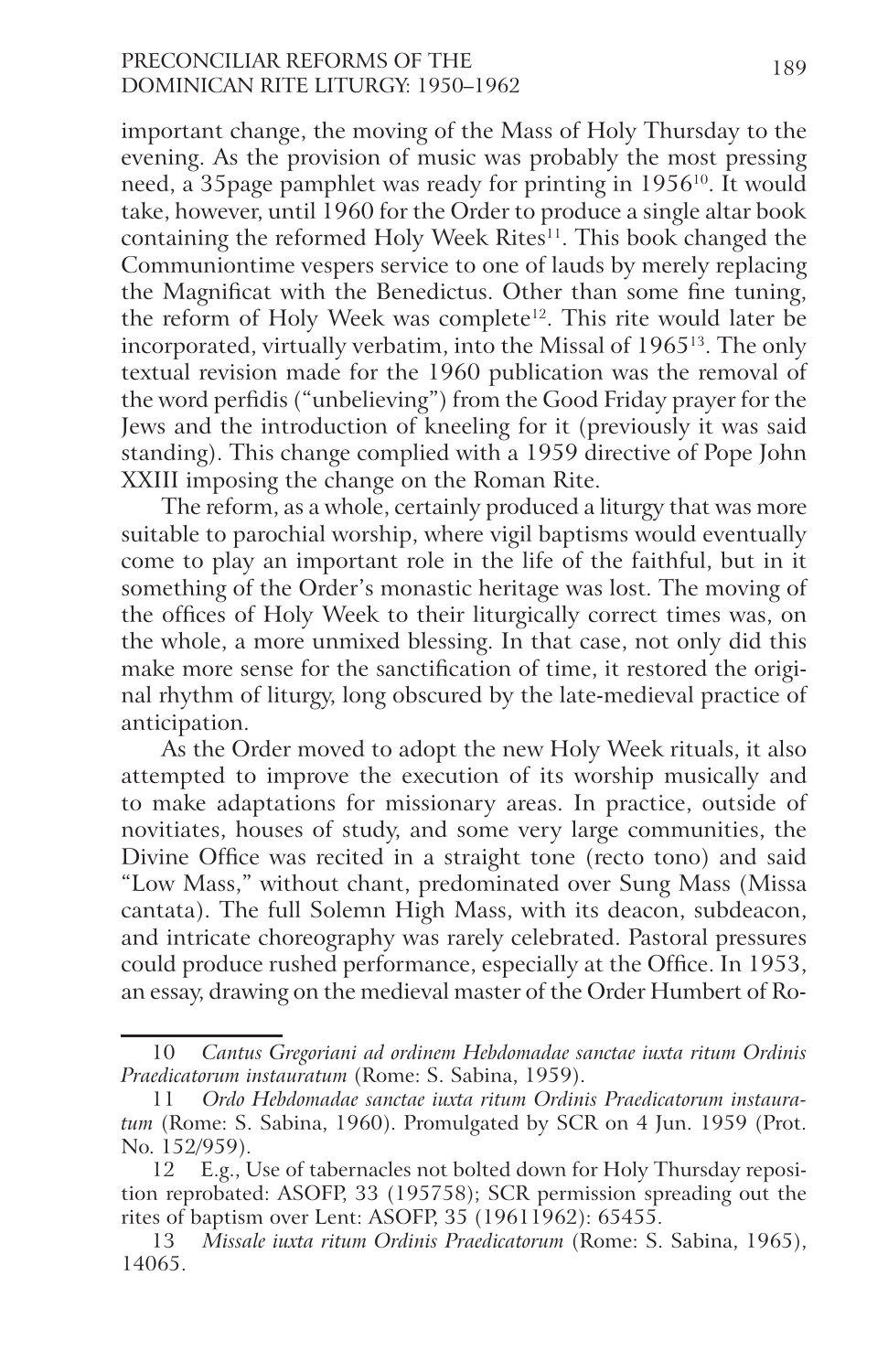mans' De Vita Regulari, addressed the problem of sloppy and rushed rectotone Office<sup>14</sup>. Friars in choir were instructed to stay together, not to elide italicized syllables, to keep the pitch up (but not nimis), and to use organ to sustain it, if necessary<sup>15</sup>. Finally, the essay belabored the failure to observe the morula (a slight pause at the asterisk in the psalm verse traditionally lasting the time it takes to say the two words Pater noster). Apparently the pressure to finish Office and get on with study or work had lead to rushing through the psalms with hardly a chance to take a breath.

This correction of bad singing seems part of a growing concern to improve music. The General Chapter of Rome had in 1955 ordered revision of the chant books, required preparation of musical materials for novice and studentmasters, and required houses of formation to hold choir practices at least every other week<sup>16</sup>. New editions of the Dominican music books were also to be prepared, the first of which, that for compline, would come out in  $1957^{17}$ . This publication was contemporary with Pope Pius XII's sweeping decree on music, Musicae sacrae Disciplina, as well as his encyclical on liturgy, Mediator Dei, both of which were included in the 1958 issue of the Order's Analecta<sup>18</sup>.

By the mid1950s, for some friars, especially those working alone in parishes, the idiosyncracies of the Dominican Rite, the people's lack of familiarity with its forms of music and rubrics, and the difficulty of procuring books for it had already brought requests for permission to use the Roman Rite and its resources in parochial and missionary work. In reply, Master General Michael Browne wrote to the provinces, reaffirming the right of Dominicans to use their own rite and calendar, even in churches where they served as temporary administrators or in chapels and oratories directly under the local ordinary. Browne closed his letter with a monitum: "Imprimis, usus ritus proprii non est mere privilegium sed revera obligatio iuris communis." One senses that for some friars, using the ancient rite was a

<sup>14 &</sup>quot;De ratione psallendi recto tono," ASOFP, 31 (19531954): 4958; cf. Humbert of Romans, *Opera de vita vegulari*, ed. Joachim Joseph Berthier (Rome: A. Befani, 1888), 2: 100.

<sup>15</sup> A SCR decree (13 Jul. 1949), ASOFP, 29 (19491950): 139, had already allowed use of electronic organs.

<sup>16</sup> *Acta Capituli generalis electivi s. Ordinis FF. Praedicatorum, Romae (1117 Apr. 1955)* (Rome: Curia Generalitia, 1955), n. 8487. The chapter was also concerned about adding saints to the Litany without permission; they forbade this: ibid., nn. 7879.

<sup>17</sup> *Completorii libellus iuxta ritum s. Ordinis Praedicatorum* (Rome: S. Sabina, 1957).

<sup>18</sup> ASOFP, 33 (195758): 48092; and, continued, ibid., 34 (1959): 1425.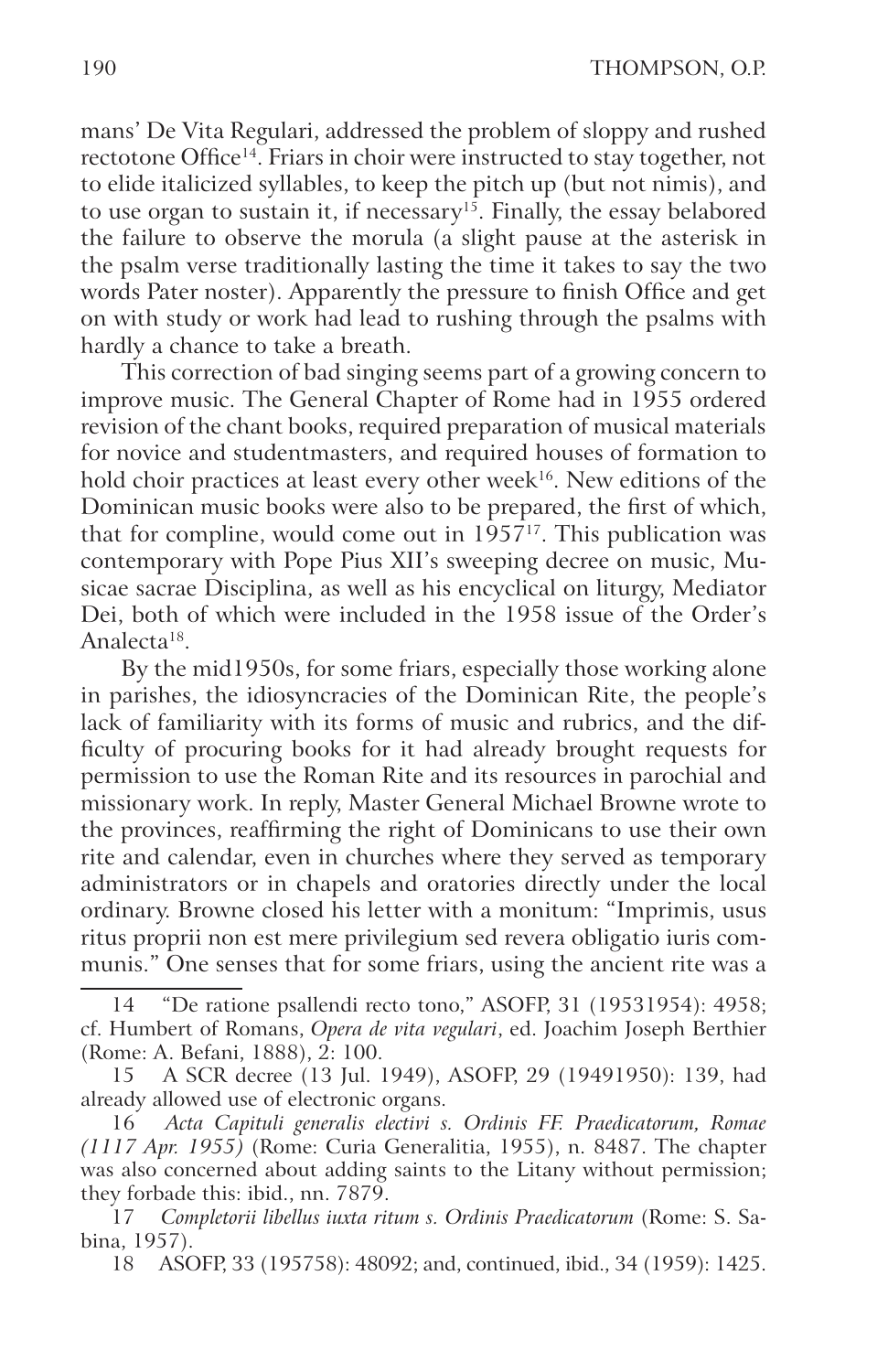# PRECONCILIAR REFORMS OF THE 191 Dominican Rite Liturgy: 1950–1962

nuisance and a chore, not a "privilege." Perhaps bowing to the inevitable, the master general, in the same communication, did allow a dispensation to use the Roman Calendar in such situations<sup>19</sup>. Clearly, there was pressure to conform liturgically with the general practice of the Church. Bowing to that need, one year later, on 8 February 1959, Browne requested permission from the Congregation of Rites for up to four friars in groups of Dominicans administering seminaries in mission lands to celebrate Mass for the seminarians in the Roman Rite. He admitted that switching back and forth between that liturgy and the Dominican Rite could be confusing, so he consented to those friars using the Roman Rite exclusively. He did hope, however, that these men might be convinced to go back to celebrating the liturgy proper to the Order on return to their provinces. But he did not seem very optimistic that this would happen<sup>20</sup>.

As the decade progressed, increased desire for accommodations to what would soon be called "the needs of the times" and to conventional Roman practice continued to surface<sup>21</sup>. Petitions were received to use candles with less than 51% beeswax (denied); for sisters to use cheaper artificial fabrics for their habits in place of wool (approved); for the use of the title "after Epiphany" rather than "After the Octave of Epiphany" for Sundays before Quinquagesima (approved), and to make the litany of the Blessed Virgin traditionally recited after compline on Saturday optional (approved)<sup>22</sup>. It seems that by 1958, in many places, the anticipation of liturgical change and reform had become so prevalent that communities and friars began to make them on their own, without authorization, an abuse reprobated by the General Chapter of Caleruega in that year. Bowing to the signs of the times, this chapter also established a liturgical commission to undertake reform of the calendar and the simplification of the rubrics for Mass and Office<sup>23</sup>. Within a month of the chapter's final session, Pope Pius XII was dead, and John XXIII was elected in his place on

<sup>19</sup> SCR decree (N. 611357), in ASOFP, 33 (195758): 8384.

<sup>20</sup> SCR. decree (prot. num. 6307594 Feb. 1959), in ASOFP, 34 (19591960): 2930.

<sup>21</sup> For "needs of the times" and liturgy, see Vatican II, *Sacrosanctum concilium*, c. 79.

<sup>22</sup> ASOFP, 33 (195758): 292 (candles); ASOFP, 34 (19591960): 175 (habits): *Acta Capituli generalis diffinitorum s. Ordinis FF. Praedicatorum, Calarogae (2430 Sept. 1958)* (Rome: Curia Generalitia, 1958) n. 116 (name of Sundays) and n. 143 (litany).

<sup>23</sup> Ibid., n. 141 (no unauthorized changes) and n. 145 (liturgical commission).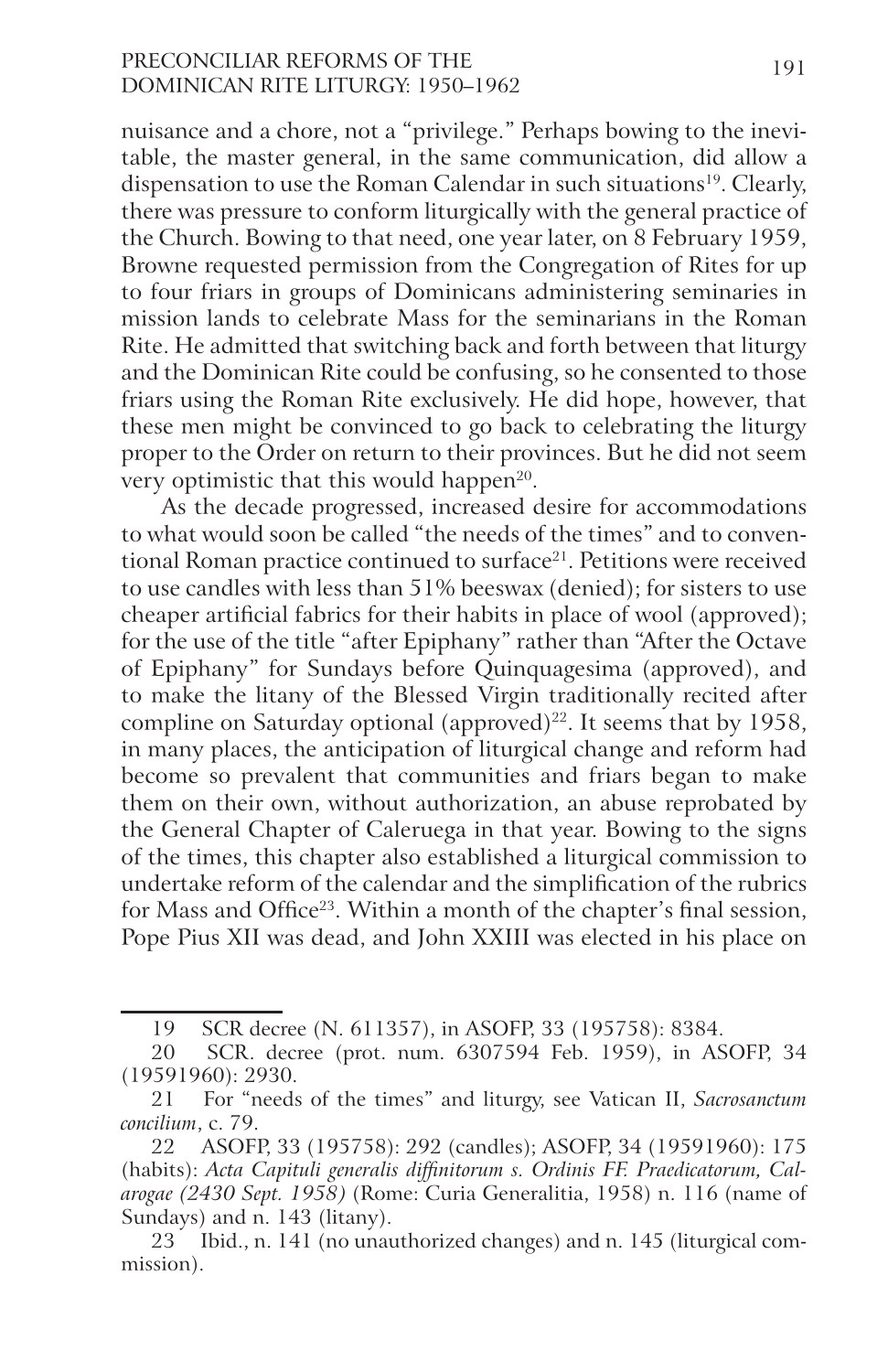28 October 195824. Liturgical reforms would soon multiply and affect every part of Dominican worship.

The medieval office of the Dominican Rite was very distinctive, with its own psalm arrangement and a simple, elegant calendar that emphasized the ferial office and the weekly recitation of the whole psalter. The psalms of the "Little Hours" of prime, terce, sext, none, and compline were invariable, which facilitated recitation from memory when traveling. The office was admittedly long, although actually shorter than many other medieval uses. The multiplication of saints' days had, by the early modern period, effectively erased the ferial. By 1900, outside of Lent, a Dominican could expect to celebrate the ferial office about three times a year. This did have the effect of shortening the office somewhat because, even with three nocturns, a saint's matins was shorter than that of the ferial. Under the influence of Pius X's reform of the Roman Breviary, the Order had aleady scrapped its medieval psalm order and introduced the new Roman psalter, with different psalms for each little hour every day of the week. But very little was done at that time to reduce the number of saints' days.

The Breviary of the Order, republished in 1949, added new feasts and minor stylistic changes, was the basis of the Office during the changes of the  $1950s^{25}$ . This Office and its calendar were badly in need of reform to restore its original balance. Nevertheless, saints and other observances continued to be added: St. Margaret of Hungary (1947); St. Thérèse of the Child Jesus (1950); Bl. Joseph, Melchior, and Companions (1953); Patronage of the Virgin (1955)<sup>26</sup>. At the same time, petitions were received by the curia to lighten the choral obligation, in particular the community requirement to recite daily the Office of the Dead. This did not happen, and Fr. Abel Redigonda of the Lombard Province was asked to write an essay for the Analecta defending the practice as exemplifying the care of the dead typical of Dominican spirituality<sup>27</sup>. When a new Breviary was published in

<sup>24</sup> Events announced in ASOFP, 33 (195758): 44151.

<sup>25</sup> *Breviarium iuxta ritum Ordinis Fratrum Praedicatorum* (Rome: S. Sabina, 1947). The liturgist of the Order, Fr. Ansgar Dirks, explained these changes in a series of notes published in ASOFP, 27 (19451946): 7173, 226229; 28 (19471948): 2527.

<sup>26</sup> ASOFP, 29 (19491950): 140; *Acta Capituli generalis* (Rome, 1955), n. 91; ASOFP, 31 (19531954): 144. Future chapters would continue to petition for more canonizations: *Acta Capituli generalis* (Calaruega 1958), n. 152: for Martin de Porres, and status as Doctor of the Church for Vincent Ferrer and Antoninus of Florence.

<sup>27</sup> ASOFP, 32 (19551956): 5061.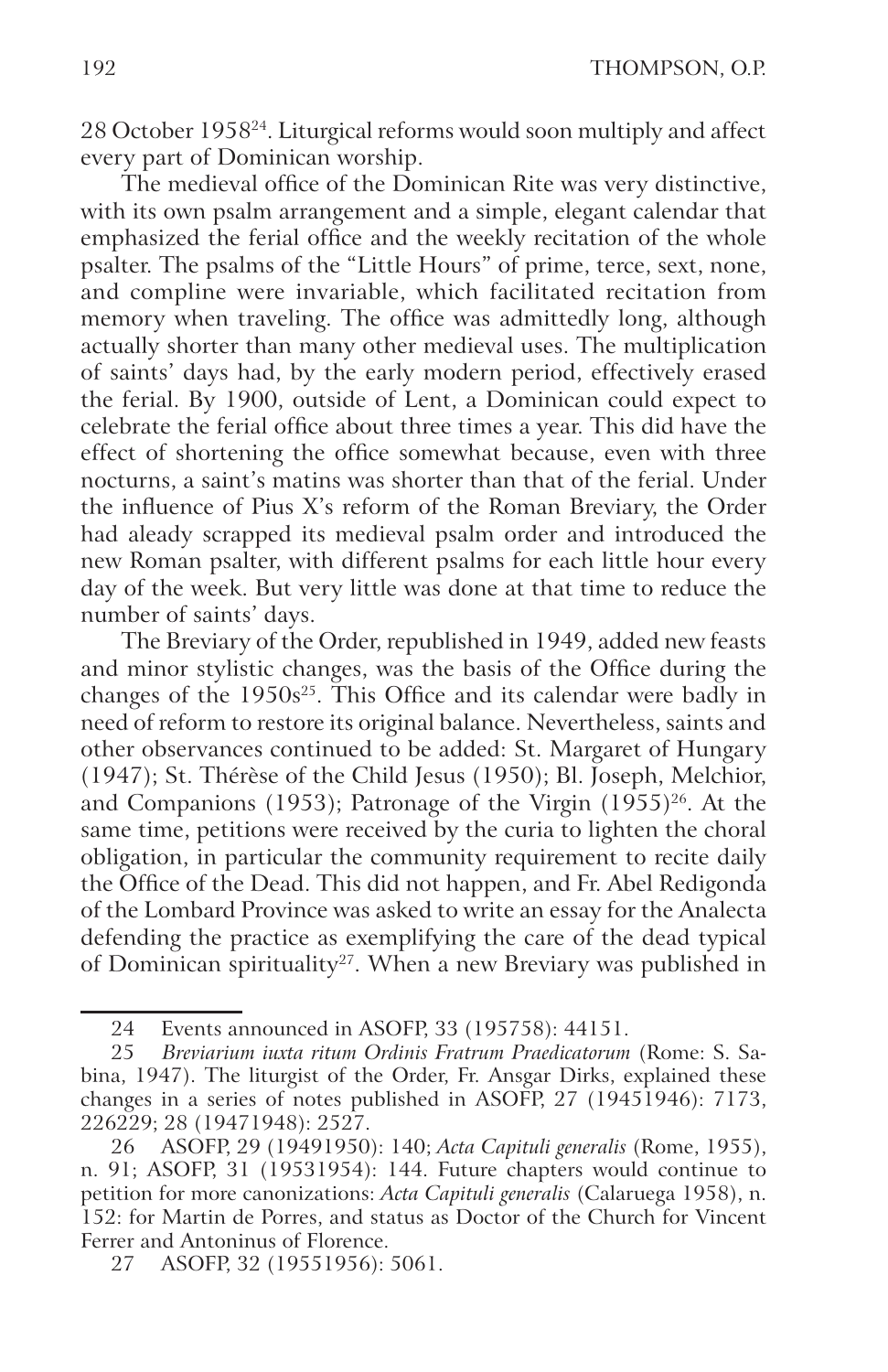# PRECONCILIAR REFORMS OF THE 193 Dominican Rite Liturgy: 1950–1962

1959, it left the issue of the calendar and the burden unaddressed, doing no more than adapting the Roman practices of reciting Sunday matins' responsories during the week (in place of the medieval Dominican ferial set) and repeating the antiphon of the Benedictus and Magnificat before, as well as after, the canticles<sup>28</sup>.

Perhaps the liturgists of the Order were too consumed with the reforms of Holy Week; the problem of the Breviary had begun to be addressed in an ad hoc mannter in 1957. This began with an important permission, granted to the Order by the Congregation of Rites, that Mass might always be celebrated after terce, "even in Lent." It had been the ancient practice to celebrate Mass after none in penitential times, after terce in festive and Paschal times, and after sext otherwise. This originally had the effect of extending the Eucharistic fast till afternoon in Lent and till late morning during the year, while cutting it short at midmorning on festivals. In fact, by the modern period, Mass was always celebrated in the morning. The effect was to require completion of all diurnal hours before the morning Mass during Lent. This odd practice was now finally dropped<sup>29</sup>. Permission was also given always to celebrate vespers after the noon meal, rather than before it, as was also the old Lenten discipline, reflecting the long medieval daily fast.

Master General Browne soon moved to shorten the Office, in accord with changes also happening in the Roman Rite. On 2 February 1957, he announced the dropping of the Athanasian Creed from prime on Sunday (except for Trinity), the omission of orationes imperatae (extra collects required for special intentions) when there were already three collects at Mass or Office, and the practice of moving an impeded Sunday Office and Mass to a free day later in the week<sup>30</sup>. Admittedly, this did not substantially lighten the burden, but it was a start.

A more aggressive shortening of the Office would come into effect on 1 January 1960, with approbation by the Congregation of Rites of changes requested earlier<sup>31</sup>. These ended the silent recitation of the Our Father and Creed, which preceded and followed most of the hours, and dropped the devotional antiphons in honor of the Virgin (Salve Regina) and St. Dominic (Pie Pater) previously attached to every office. The recitation of the Salve Regina and the O Lumen

<sup>28</sup> See on this new Breviary, Ansgar Dirks, "De nostris libris liturgicis," ASOFP, 29 (19491950): 30. A new compline book with music is also announced for 1950 to replace the old one.

<sup>29</sup> SCR Rescript (Prot. No. 6096/57.), ASOFP, 33 (195758): 2930.

<sup>30</sup> SCR Rescript (N. 611257), ASOFP, 33 (195758): 3031.

<sup>31</sup> ASOFP, 34 (19591960): 10506.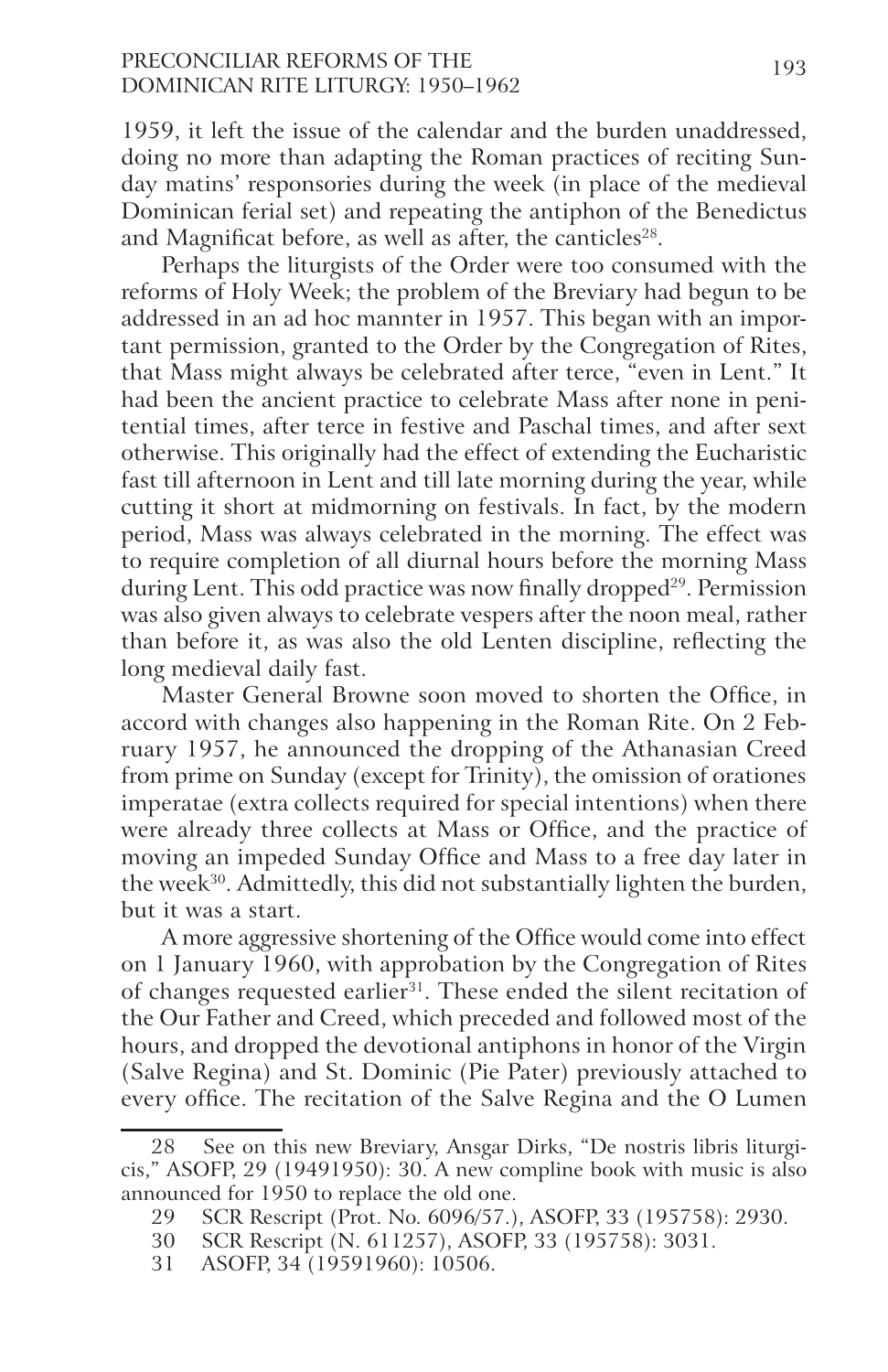(in honor of St. Dominic) were retained, however, at the end of compline. The decree also removed the preces from prime and the memorial collects of the Cross and the Blessed Virgin from lauds and vespers. Certain other simplifications were also made, such as the abolition of the variable doxologies of the hymn for confessor saints, Iste confessor.

The effect of this pruning was almost entirely to remove devotional elements that, over the centuries, had gotten attached to the Office, rather than shortening the Office itself. That task would be taken up in the preparation of the new edition of the Breviary. It would happen in the context of a revision that would also remove dubious legends from the matins of saints, a project already requested by the General Chapter of Rome in 195532. Initial corrections were made in the sixth lesson for matins of the Translation of St. Dominic<sup>33</sup>. And, in 1959, permission was granted to replace the third lesson (the legend) in Feasts of Three Readings (the lowest rank of feast) with the reading from the Common<sup>34</sup>. Such feasts usually commemorated ancient martyrs whose legends were often historically dubious or filled with extravagant miracles.

More important than any of these changes, however, was the calendar reform, which affected both the Mass and the Office. By decree of the Congregation of Rites, a new calendar went into effect for the Order on January 1, 1960<sup>35</sup>. This reform was comprehensive and far reaching, on a scale never before seen in the history of the rite. It affected the rubrics, the ranks of feasts, the temporal cycle, and the number of feasts. One goal of the reform was to restore the primacy of Sundays and the ferial office. To this end, all Sundays of Advent and those from Quinquagesima to Lent became, like the Sundays of Easter and Lent, "major," and so they could not be overridden by a saint's day. Privileged Vigils, which included some of great antiquity, were abolished except for those of Christmas and Pentecost. The remaining vigils, (Ascension, Assumption, St. John the Baptist, Sts. Peter and Paul, and St. Lawrence) were all reduced to "common." All octaves, including the very ancient octave of Pentecost and the medieval octave of Ascension, were gone, leaving only those of Christmas and Easter, although the Pentecost Octave would soon return in a revised form. The suppression of Trinity Octave required a change in the name of

<sup>32</sup> *Acta Capituli generalis* (Rome 1955), n. 94.

<sup>33</sup> SCR decree (Prot. No. 14957), ASOFP, 33 (195758): 33.

<sup>34</sup> SCR decree (Prot. No. 1529592 Dec. 1959), ASOFP, 34 (19591960): 246.

<sup>35 &</sup>quot;De rubricis ad simpliciorem formam redigendis secundum ritum Ordinis Praedicatorum" (approved 4 Mar. 1959), ASOFP, 34 (19591960): 10007.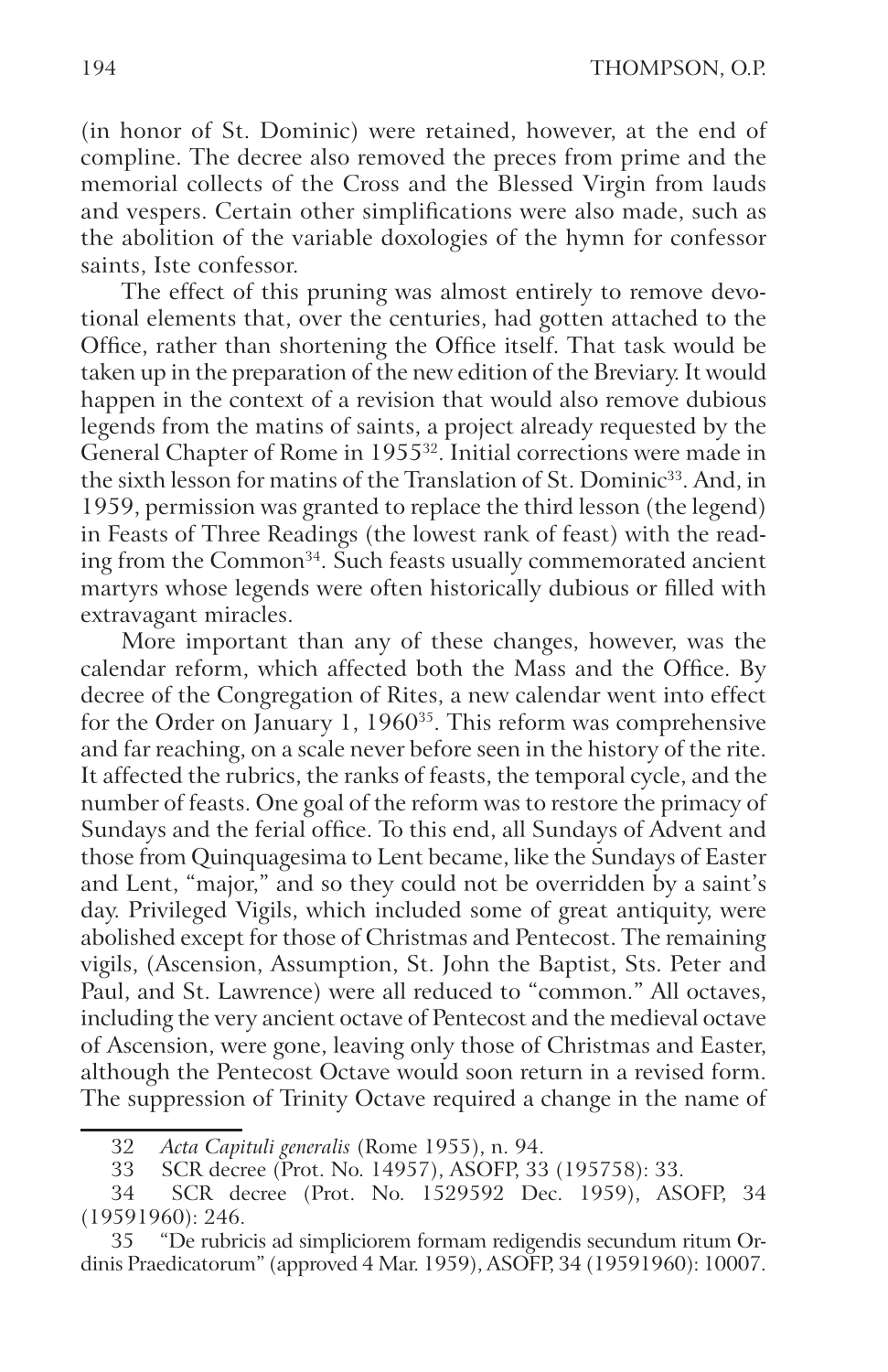# PRECONCILIAR REFORMS OF THE 195 Dominican Rite Liturgy: 1950–1962

the Sundays after Paschal time. Originally, as in the Sarum Rite, the Dominican called these Sundays "After Trinity" but they had been known as "After the Octave of Trinity" since the last major reform of the Dominican calendar in the 1600s. They were now to be known by the Roman title, "After Pentecost." With one stroke, the "White Sundays" after Trinity, during the octaves of Corpus Christi, Sacred Heart, Sts. Peter and Paul, and St. John the Baptist ceased to exist and became ordinary "Green Sundays."

The weight of the sanctoral was greatly lessened. All simplex and semiduplex feasts of saints became feasts of three readings. The votive Office of Our Lady on Saturday lost its first vespers. This change itself reflected a radical change in the understanding of the liturgical day. From ancient times, the day was understood to begin and end at dusk. So feasts with only one vespers (like the Virgin on Saturday) had vespers only on the evening before, while major feasts had a second vespers on the day of the feast. Now the liturgical day began with matins (as it always had for Feasts of Three Readingswhich had neither first nor second vespers), and every day had vespers and compline of the day itself as its close. Major feasts, which now included all Sundays, kept their two vespers. This change meant that some borrowing was necessary for the Magnificat antiphons of the new vespers of Sundays after Pentecost, and so provision was made for that<sup>36</sup>.

The system of collects for Mass and Office was simplified, and the anomaly of differing sets of collects for Mass and for Office was gone. And the total number of collects used would now be limited to three. This especially affected the period after Christmas, when the overlapping octaves of the feasts of the last week of December could result in as many as six collects. After such drastic changes, one further one was added. The old system of ranking feasts (made much more complicated during the reforms of St. Pius X), with its Totum Duplex (first and second class), Duplex, Semiduplex, and Simplex feasts, was swept away. From now on, there were to be only four categories of feasts: called simply First Class, Second Class, and Third Class, while ferial days outside of special seasons comprised the Fourth Class.

Certain provisions that simplified the rubrics went into force immediately<sup>37</sup>. These included the end of the practice of multiple collects at Requiem Masses, a vast reduction in the use of the Creed (previously said on most feasts of saints), and the end of varying Last Gospels. Now the Prologue of John was to be universal (except for the

<sup>36</sup> ASOFP, 35 (19611962): 39 (n. 177).

<sup>37</sup> ASOFP, 34 (19591960): 106107.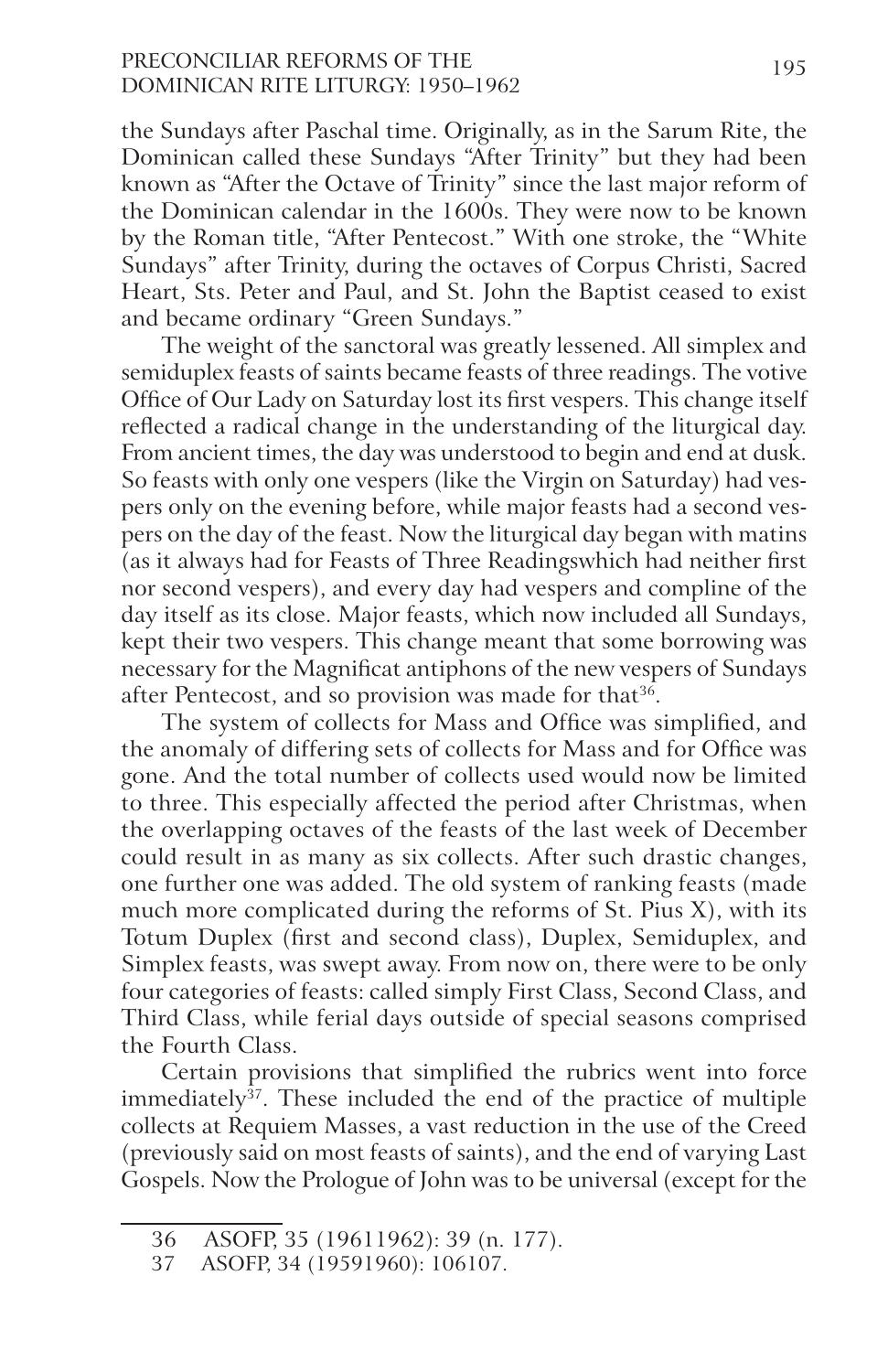third Mass of Christmas). Finally, provision was made for celebration of Mass from the Common on days of saints celebrated in the Office merely as a "memoria" with an extra collect. This introduced variety into the pruneddown Mass repertoire by reducing the number of days when the weekday Mass merely repeated the chants and readings of the previous Sunday. Finally, by a separate decree, the number of times when the Leonine Prayers could be dropped was increased<sup>38</sup>. These changes were provisional: a new calendar and set of rubrics were to be produced the next year. It would reduce the number of saint's days, reduce others in rank, and make many other changes.

The reforms of 19611962 were the result of legislation from the General Chapter of the Order, held at Bologna from 1824 September 1961, which itself was responding to John XXIII's project to reform the Roman Rite rubrics and calendar<sup>39</sup>. This chapter requested the master general to transmit to the Congregation of Rites any reforms prepared by the liturgical commission or requested by the provinces during preparation for the publication of new liturgical books. Changes in the calendar, described in part above as the result of earlier legislation, went into effect on 1 January 1961 in correlation with similar changes in the Roman Rite. This reform made official the new nomenclature for feasts and, in addition, reduced some old feasts of three readings to memoriae with just a collect. These feasts were mostly Marian feasts or occurred during the Octave of Christmas<sup>40</sup>. The logic here seems to have been to reduce the excess of Marian feasts and to rehabilitate the Christmas Octave. Eight feasts were abolished outright or merged with other feasts<sup>41</sup>. In that case, the goal seems to have been to remove duplications and purge the calendar of legendary material.

<sup>38</sup> SCR Decretum "A nonnullis locorum" (9 March 1960), ASOFP, 34 (19591960): 435. By making the prayers optional when there was a sermon or dialogue Mass, this effectively made them optional (and so omitted in practice) on all Sundays and holy days.

<sup>39</sup> *Acta Capituli generalis provincialium s. Ordinis FF. Praedicatorum, Bononiae (1824 Sept. 1961)* (Rome: Curia Generalitia, 1961), esp. nn. 147175, pp. 95101 "De Re Liturgica."

<sup>40 &</sup>quot;Variationes in calendario," ASOFP, 35 (19611962): nn. 67, pp. 9495. Feasts affected were: St. George, Our Lady of Mt. Carmel, The Stigmata of St. Francis, Our Lady of Mercy, St. Thomas Becket, St. Silvester, and the Compassion of the Virgin Mary.

<sup>41</sup> Ibid., n. 8, p. 95: Chair of Peter at Rome and Chair of Peter at Antioch (merged), Invention of the True Cross (May 3), St. John before Latin Gate, The Apparition of St. Michael.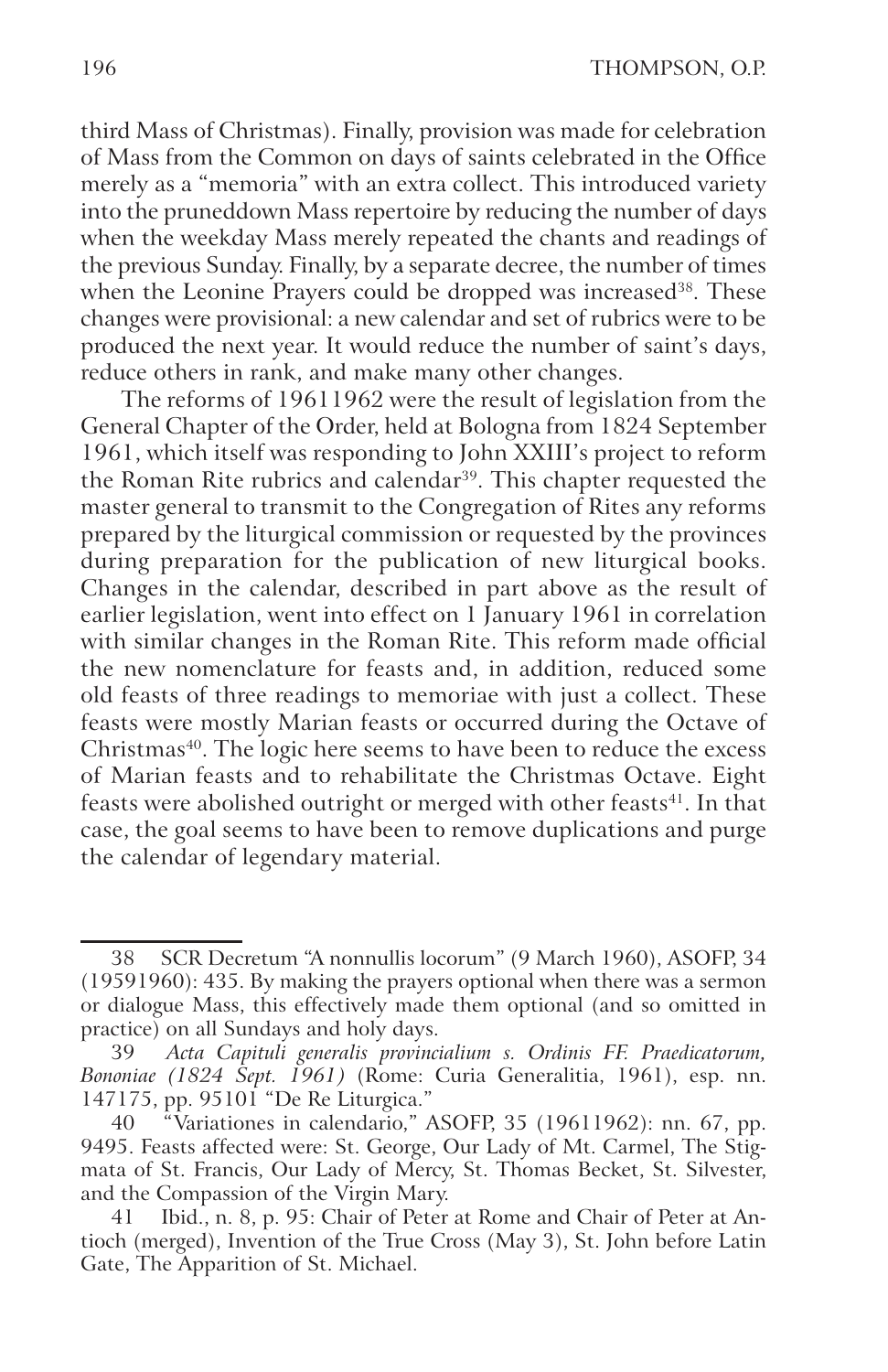# PRECONCILIAR REFORMS OF THE 197 Dominican Rite Liturgy: 1950–1962

Much of this legislation was dedicated to restoring or simplifying the Temporal Cycle<sup>42</sup>. This work was necessitated by the drastic reduction in the number of octaves during Paschaltide and after, and by the need to produce ferial offices to replace them. Ascension Time was created for the days after Ascension and new Sunday offices (or rehabilitated old ones) were provided for the "Green Sundays" after Trinity. The loss of the Sunday in the Octave of Epiphany was remedied by moving the feast of the Holy Family to that date. Along with these changes came a series of rubrical reforms related to them. Holy Innocents, which Dominicans had always observed somberly out of respect for the sorrow of the child martyrs' mothers, now got a Gloria, and its violet vestments were replaced by white. The legendfilled readings of eight feasts' second nocturns were replaced by those of the new Roman Office. The Assumption lost its medieval allegorical Gospel of Mary and Martha, and the collects against pagans and schismatics received new, more polite, titles ("For Propagation of the Faith," "For Unity of the Church"). Finally, a new collect for the civil authorities replaced the old one "For the Emperor.<sup>43"</sup> Certain remaining medievalisms were also addressed: superiors received the right to determine which little hour Mass would follow, thus solving the old problem of penitential Mass after none.

In the Middle Ages, the responsories of Sunday matins came in series known as "histories." Medieval piety considered these musical presentations of Old Testament narratives very important, and, if they were impeded by a feast overriding the Sunday, they were transferred to a day in the following week, lest they be lost. This practice was abolished as the histories had ceased to play a role in most friars' liturgical piety, and they were usually just rectotoned rather than being sung with their ancient Gregorian melodies. On the other hand, the melodic antiphons of the psalter were now to be sung before, as well as after, the psalms. The Litanies of the Rogation Days could now be done in vernaculara somewhat odd place to introduce the common tongue, as the Litany response of Ora pro nobis was probably among the easiest for laity to learn<sup>44</sup>.

<sup>42 &</sup>quot;Variationes in Officium de tempore," nn. 1832, ASOFP, 35 (19611962): 96101.

<sup>43 &</sup>quot;Variationes in Proprio sanctorum" and "Variationes in Communi sanctorum," ASOFP, 35 (19611962): 102105 (matins readings suppressed for Conversion of St. Paul, Purification of Virgin, The Crown of Thorns, Vigil of Sts. Peter and Paul, St. Irenaeus, St. Michael the Archangel, St. Teresa of Avila, and St. Raphael; ibid., n. 43, p. 102 (Holy Innocents); ibid., n. 52, p. 104 (Assumption); ibid., n. 54, pp. 10506 (collects).

<sup>44</sup> ASOFP, 35 (19611962), nn. 174175, p. 39 (antiphons); ibid., n.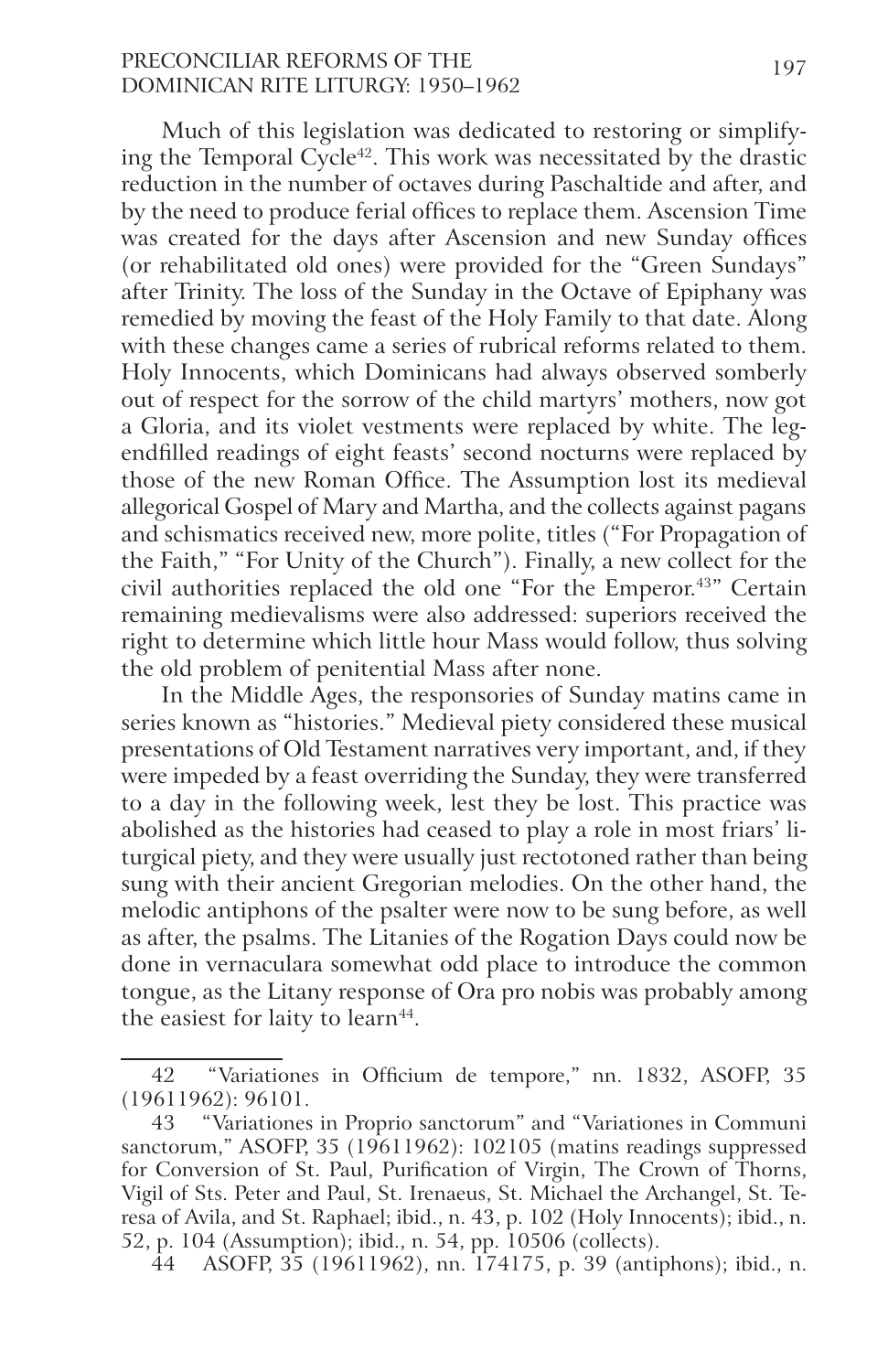These changes in the calendar and rubrics were so numerous and so complex that the Order's liturgist, Fr. Ansgar Dirks, provided a summary of them (correlating them with changes in the Roman Rite) so that friars could more easily make the necessary changes in their books<sup>45</sup>. Six months later, the New Calendar and its rubrics were printed in toto in the Analecta, in a format that was easy to cut out and insert into the Missal. It was too large to fit in the Breviary, but this was less pressing since a new edition of that book would come out by the end of the year<sup>46</sup>. This new calendar included one addition, the feast of the newly canonized St. Martin de Porres<sup>47</sup>. Perhaps the single most useful item in this material was Fr. Dirk's tables of concurrence and occurrence, which show which offices and Masses to use when there was a conflict of feasts<sup>48</sup>. This put a set of still very complex rubrics onto a single page in a convenient form.

One year later, Pope John XXIII's reforms of the Roman Rite Mass, issued in his decree Rubricarum instructum (15 December 1960), were adapted for the Dominican Missal and put in force on 1 January 1961, along with the calendar by a comprehensive decree<sup>49</sup>. Aside from institutionalizing the changes made earlier for Holy Week and the calendar, which they repeat, these reforms were mostly fairly minor and mostly concerned simplification of the rituals of the Solemn Mass. The priest was no longer required to read the Epistle and Gospel quietly while they were sung by the subdeacon and deacon, something he had done at the sedilla (not at the altar), although he did continue to read quietly the Ordinary and Proper chants. This restored the medieval practice. The replacement of Ite Missa est with Benedicamus Domino on minor feasts (when one of the minor hours followed immediately) was abolished, to be retained only if a

<sup>212,</sup> p. 44 (responsories); ibid., n. 85, p. 19 (litanies).

<sup>45 &</sup>quot;Variationes in Breviario et Missali O.P. ad normam Novi codicis rubricarum," ASOFP, 35 (19611962): 94109.

<sup>46</sup> SCR, "Instructio de calendariis particularibus" (14 Feb. 1961), ASOFP, 35 (19611962): 213225, is the promulgation.

<sup>47</sup> A thirdclass feast for Bl. Diana, Cecilia, and Amata (9 June) would be added by the end of the year: SCR decree (Prot. No. 92962), ASOFP, 35 (19611962): 649.

<sup>48</sup> ASOFP, 35 (19611962): 9192. This decree also provides that the requirement of reciting the antiphons before and after the psalms in the Office, as required by the new Roman rubrics, was dispensed until the new Dominican Breviary was published.

<sup>49</sup> ASOFP, 35 (19611962): 14, reprints "Rubricarum instructum" (SCR Prot. No. 126/96021 Jul. 1960). The Dominican adoption is "Rubricae Breviarii et Missalis iuxta ritum Ordinis Praedicatorum," 5106, which Browne sent for approval to the Congregation on 25 Jul. 1960.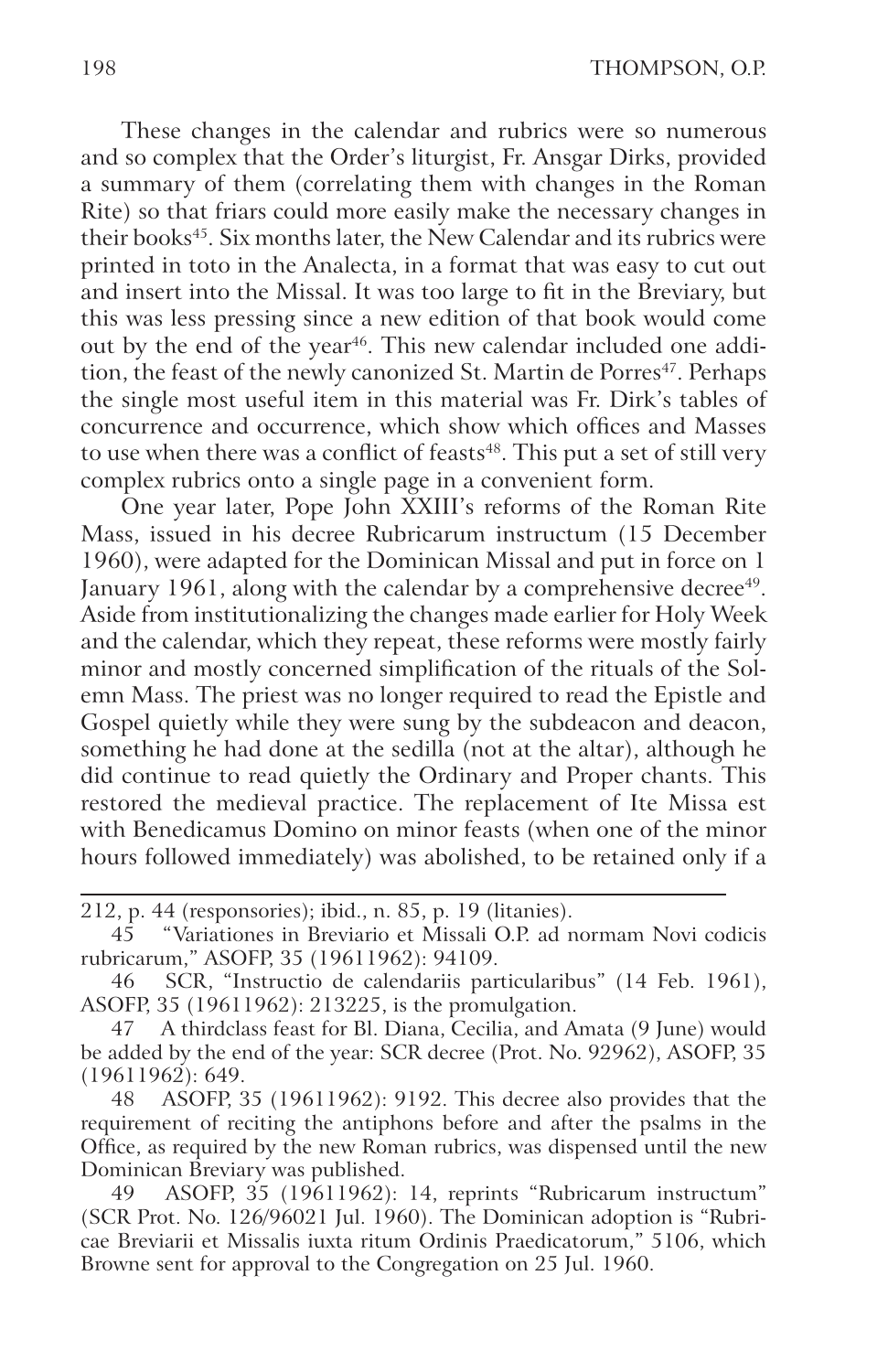# PRECONCILIAR REFORMS OF THE 199 Dominican Rite Liturgy: 1950–1962

procession was attached to Mass, as on Holy Thursday. Conversely, the Prayers at the Foot of the Altar were to be omitted when other rites preceded, as at the Easter Vigil or on Candlemas.

Most famously, this legislation suppressed the recitation of the Confiteor before the people's communion. The ancient Dominican Rite had no ceremony for people's communion (just as it had no baptismal rite), because it was monastic in origin. The Confiteor before Communion had been part of the friar's Communion, and so it appeared in the 1933 Missal (without the Roman Ecce Agnus Dei and display of the Host)<sup>50</sup>. Many provinces, however, had simply adopted a version of the friars' Communion, often adding elements from the Roman Rite such as the Domine non sum dignus, on an ad hoc basis<sup>51</sup>. This Roman Communion rite had been devised for use outside of Mass and later inserted after the priest's Communion during earlier reforms that restored the people's Communion during Mass. If the logic of this omission was that the Confiteor was an "accretion," then it would have been more logical not to introduce the Ecce Agnus Dei and its response, since these were themselves an accretion, as well as a distinctively Roman practice, elaborated from the Roman priest's Communion, and never a part of the Dominican Rite. This legislation made the Roman triple Domine non sum dignus official for the Order, and so it would remain till the abandonment of the Dominican Rite in 1969.

The rubrical changes promulgated were relatively minor, but two were quite radical. At Missae cantatae, the Epistle could now be sung by a cleric instead of the priest. And, more importantly, if he lacked musical ability, he could simply read the text. In the absence of a cleric, the priest could himself simply read the Epistle without chant52. Although this concession did not yet affect the Solemn Mass (that would come later), it went totally against Dominican liturgical piety, in which sung Mass was a part of the choral obligation and, like the Office, to be sung in all its public parts. Allowing recitation of a public element during sung Mass was the first step toward the modern practice of the priest merely reading Low Mass, with (often

<sup>50</sup> *Missale iuxta ritum S.O.P.* (1933), 45.

<sup>51</sup> E.g., the Eastern Province in the U.S.A. See William Bonniwell, *Dominican Ceremonial for Mass and Benediction* (New York: Comet Press, 1946), 13839. At this date, the Roman practice of reciting the *Domine non sum dignus* was still not used in the Dominican Rite. But, by the late 1950s, it was in use, at least in the Eastern Province, as can be seen in a hand missal produced there for lay use: *The Saint Dominic Missal* (New York: St. Dominic Missal, 1957).

<sup>52</sup> Ibid., n. 479, p. 89as in Rubricarum Instructum, n. 514.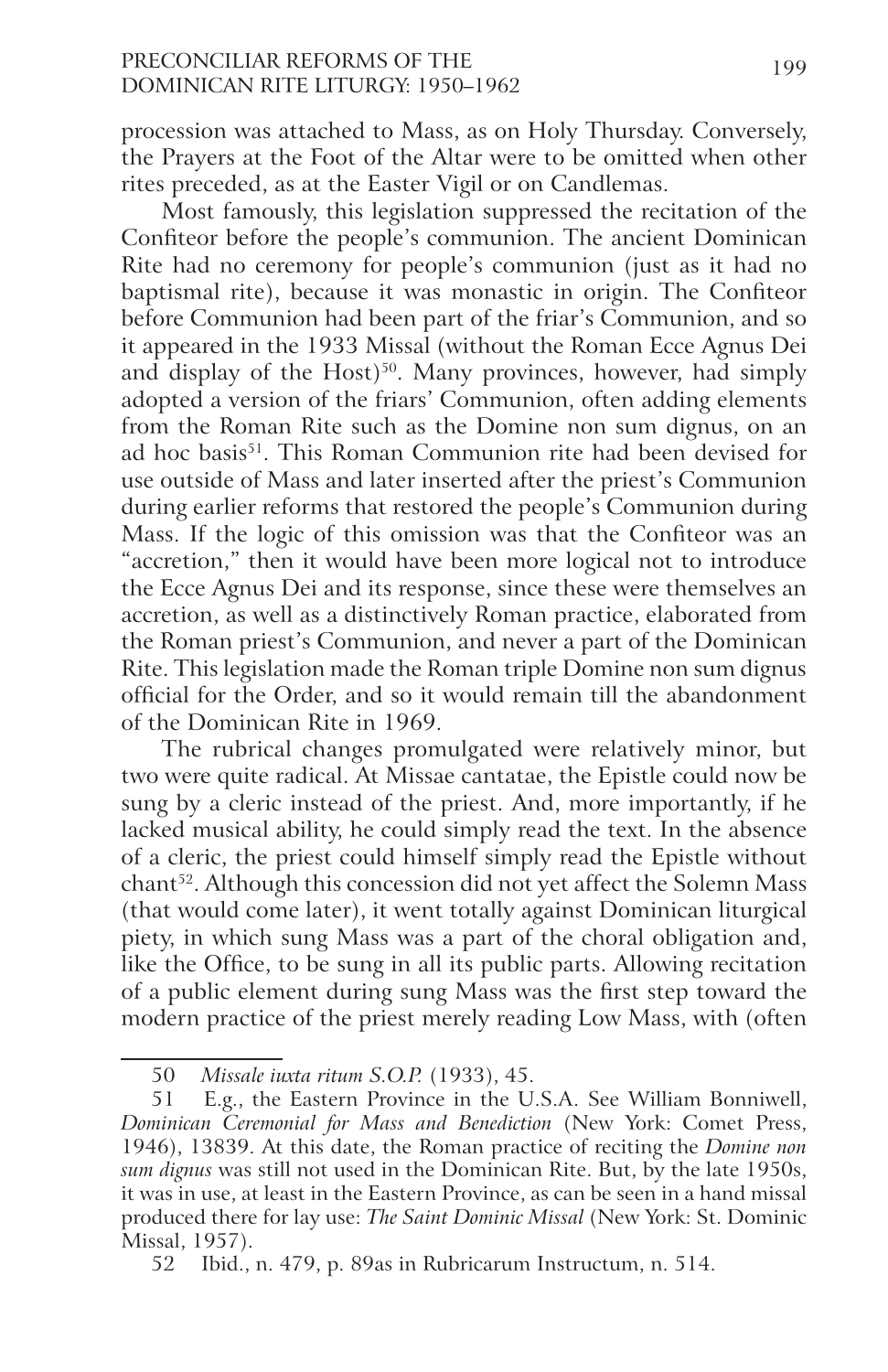extraneous) songs interspersed as embellishments. Another provision specifically affected Low Mass: the Prayers at the Foot of the Altar could now be recited in pleno (loud enough for the people to hear). Although it was never mentioned in any Order legislation, this change is probably connected with the newly popular "Dialogue Mass," in which the congregation recited not only the people's responses but also what had previously been, like the Prayers at the Foot of the Altar, private dialogues between the priest and his ministers. Dialogue Mass was approved in 1958 by Pope Pius XII, but the practice was older, and Dominicans had probably begun to use it before that date<sup>53</sup>. This legislation effectively regularized the practice. By this change, the distinct roles of the priest, his other ministers, and the congregation were becoming conflated and confusedin the name of participatio actuosa<sup>54</sup>.

It is of interest that the Dominican Rite, as in use in 1962, did not include the name of St. Joseph in the Canon. As the liturgist Fr. Ansgar Dirks noted in his "Adnotations" to the Order's adoption of the new Communion formula on 19 February 1964, it was only with the approval of that reform that the friars received formal permission to include Joseph in the Canon, a full two years after that change had been made in the Roman Rite<sup>55</sup>. Some, perhaps most, Dominican priests had already added the name of Joseph after the papal decree, wishing to conform to the practice of the Roman Church<sup>56</sup>.

The last item in the volume of the Analecta containing this legislation was a series of abstracts from Veterum sapientia, Pope John's directive that Latin instruction be improved, and that seminary classes be taught in Latin. It seems that, in spite of the rapid changes of the last few years, few anticipated abandonment of the Western Church's

<sup>53</sup> Experiments with Dialogue Mass go back to at least the 1930s. Pius XII approved it in *Musica sacra et sancta liturgia* (3 Sept. 1958).

<sup>54</sup> Fr. Dirks borrowed the phrase from the instruction "Musica sacra et sacra liturgia (3 Sept. 1958), in ASOFP, 35 (19611962): 50: "fidelium actuosa participatione fusius actum est."

<sup>55</sup> ASOFP, 36 (19631964): 485: "Inde adhinc fere duos annos factum est nomen S. Ioseph Canoni Missalis nostri inserendum, sed tunc gratia 'viva voce' concessum est." St. Joseph's name was inserted into the Roman Canon by papal *motu proprio* on 13 November 1962. Joseph's name entered the Roman Missal issued on Nov. 13, 1962 in accord with the SCR decree "Novo Rubricarum Corpore" of 23 Jun. 1962a text never printed in ASOFP, as no formal petition was made by the Order to adapt its contents.

<sup>56</sup> Oral communication of Fr. Albert Gerald Buckley, O.P., of the Western Province, U.S.A. (11 Aug. 2007).